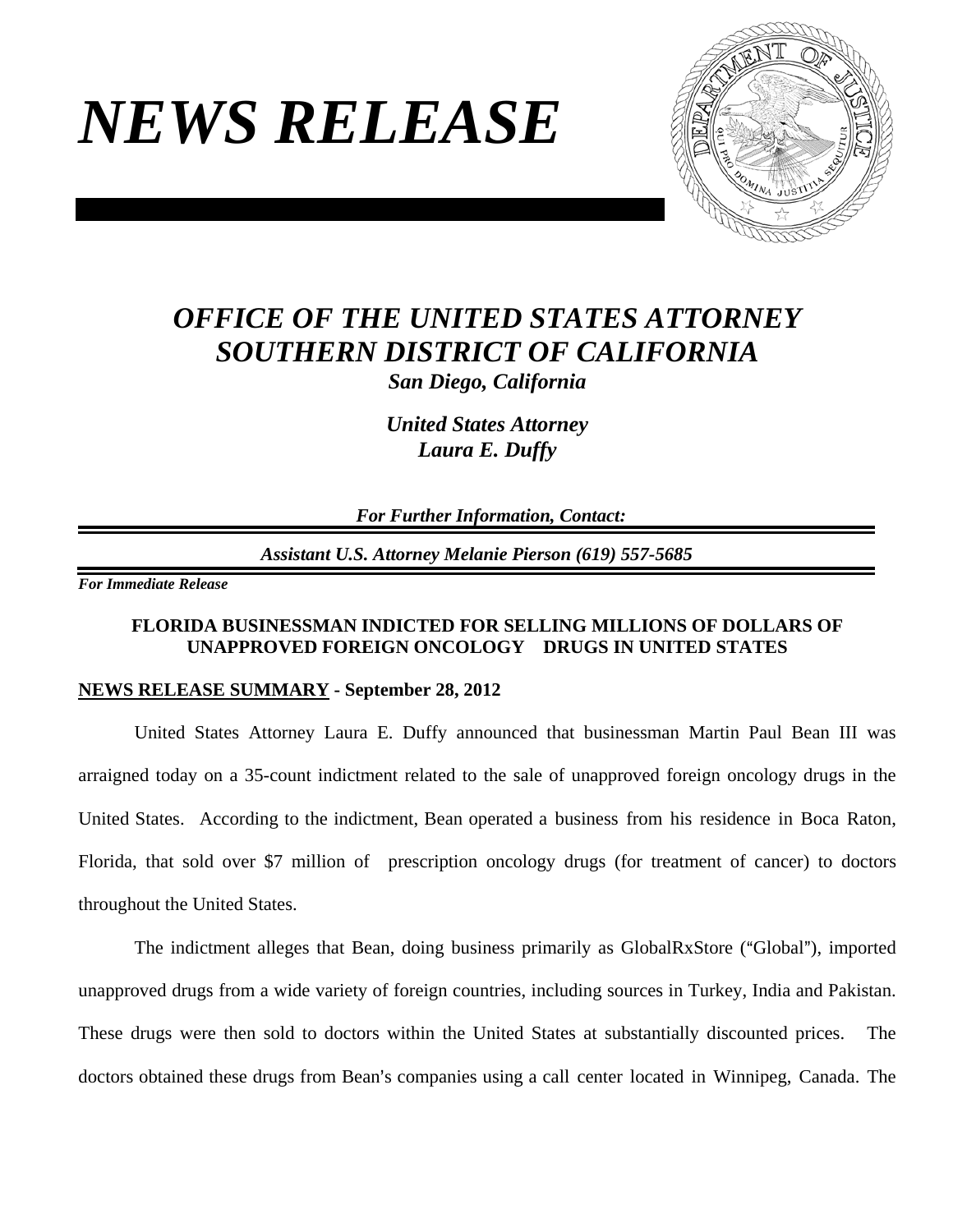doctors would be able to use toll free numbers and place their oncology drug orders by telephone, facsimile or electronic mail.

According to the indictment, Bean and his co-conspirators ordered misbranded and unapproved drugs (including drugs marketed as Gemzar®, Taxotere®, Eloxatin®, Zometa® and Kytril®) from foreign sources and imported them into the United States where they were shipped in bulk to a location in San Diego. The individual orders would then be shipped to the doctors with an invoice from a California wholesale pharmacy – in order to create the false and misleading appearance that the drugs were approved for use in the United States. The foreign origin of the drugs was further concealed as the domestic oncologists were directed to mail their payments to the location in San Diego named on the invoice, or by providing credit card information that was electronically processed in San Diego.

On March 8, 2012, one of Bean's alleged coconspirators, Maher Idriss, pled guilty to conspiring to import merchandise contrary to law. In his plea, Idriss admitted that between May 1, 2006 and May 5, 2011, he conspired with the owners and operators of Global to import and distribute foreign oncology drugs that were not intended for sale in the United States. Idriss was the owner and operator of Oberlin Medical Supply and Service Corporation("Oberlin") in San Diego, California, which had a drug wholesale license issued by the California Board of Pharmacy.

In his plea, Idriss acknowledged allowing Global to use Oberlin to both receive and distribute the foreign oncology drugs to doctors within the United States. He admitted distributing the unapproved foreign drugs with an invoice from Oberlin and receiving payment of over \$7 million in return. After taking his "cut," Idriss then paid the foreign drug source for providing the drugs and Global  $-$  who directed Idriss to send their payment to a bank account they controlled in Canada – for setting up the illegal venture. Idriss admitted that both he and the owners of Global were aware that it was unlawful to import and distribute the foreign oncology drugs.

The Food, Drug & Cosmetic Act ("FDCA"), is intended to assure, among other things, that all drugs manufactured and distributed within the United States are safely manufactured, made from appropriate ingredients, and properly labeled. Pursuant to the terms of the FDCA, the U.S. Food and Drug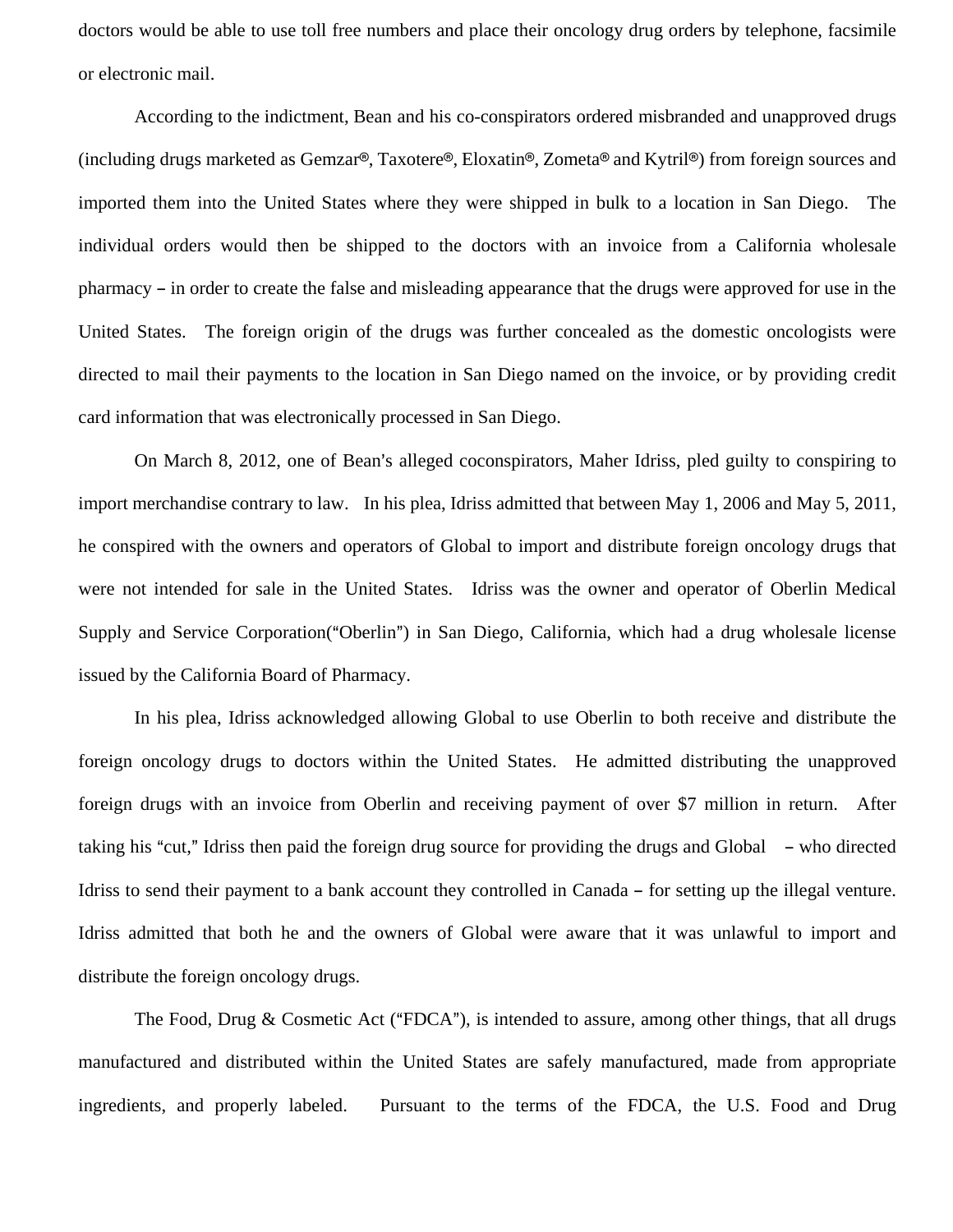Administration ("FDA") regulates the manufacture, processing, labeling, and distribution of all drugs shipped and received in interstate commerce, including the wholesale distribution of prescription drugs. Under the FDCA, anyone manufacturing, preparing, compounding, or processing prescription drugs for sale and use in the United States must annually register with the FDA as a drug establishment, and provide a list to the FDA of the drugs which they manufacture for commercial distribution, and a copy of all labeling. This registration requirement applies equally to drug establishments located outside of the United States that import their drugs into the United States. Under the FDCA, a drug is deemed misbranded if it was manufactured at any domestic or foreign establishment and that drug was not annually listed with the FDA by the establishment as one of the drugs which was manufactured for commercial distribution in the United States at that location.

Under the FDCA, no person may offer for sale in the United States any drug not approved by the FDA. The approval process addresses the chemical composition of the drug, the drug's safety and effectiveness, and elements of the drug's distribution, such as the methods used in, and the facilities and controls used for, the manufacture, processing, and packing of the drug, as well as the labeling to be used for the drug. The approval process is specific to each manufacturer and each product and its labeling. Drugs manufactured outside the United States which are not intended for use in the United States do not go through this approval process and are considered unapproved drugs.

Any prescription drug whose labeling fails to bear the words "Rx only" is deemed to be misbranded. Moreover, all wording required by the FDCA to appear on drug labels and labeling sold in the continental U.S. must be in the English language. It is unlawful for anyone other than the manufacturer of a drug manufactured in the United States and exported to import that same drug back into the United States.

United States Attorney Duffy praised the agencies for their work on this case and emphasized that it is imperative that we maintain the integrity of our nation's drug supply and that the use of unapproved foreign drugs in treating serious illnesses will not be tolerated.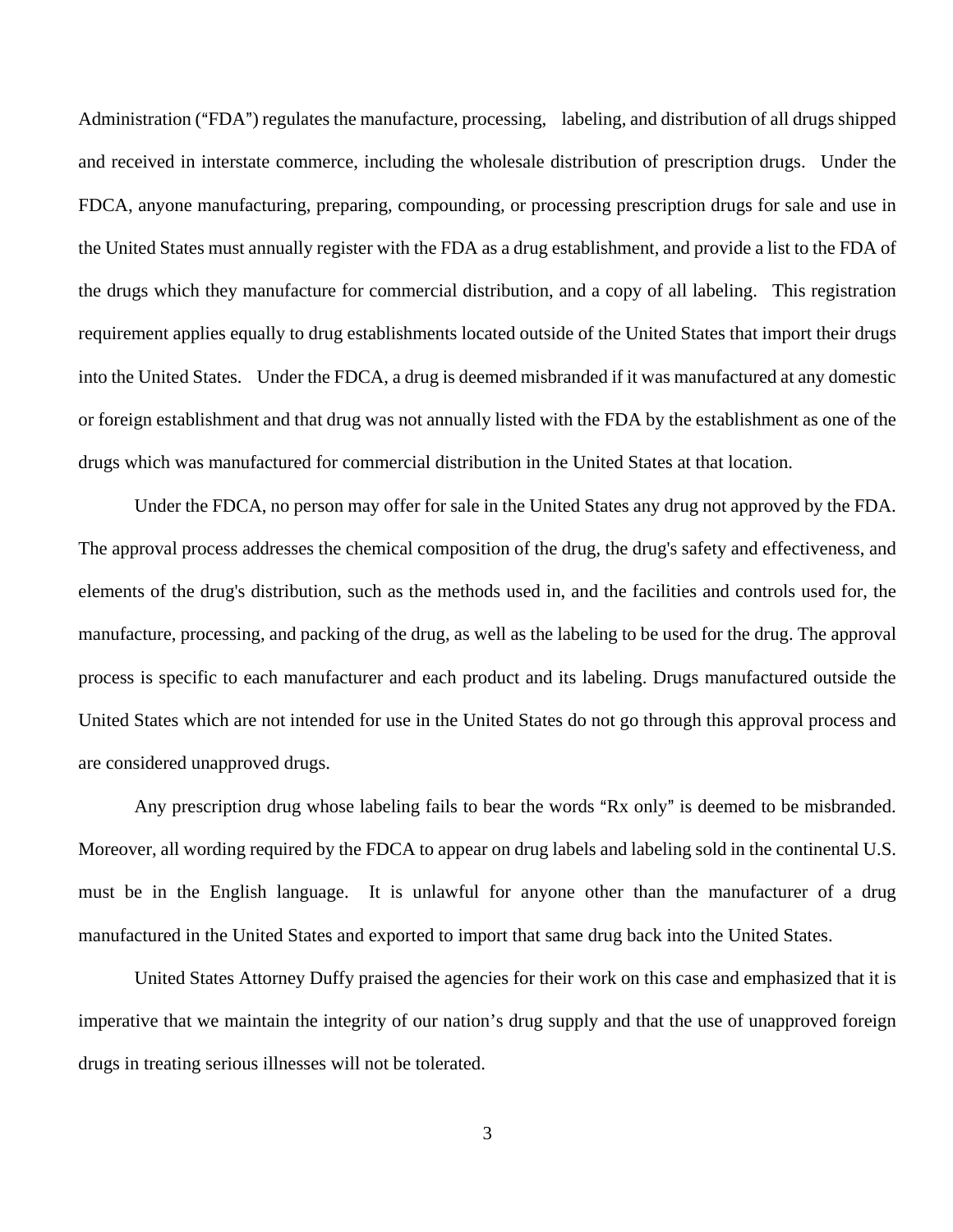Bail was set for Bean at \$100,000 secured by property. His next appearance is before the Hon.

William Q. Hayes for a hearing on motions on November 5, 2012 at 2:00 p.m.

Idriss is scheduled to be sentenced before the Hon. William Q. Hayes, United States District Judge,

on January 7, 2013 at 9:00 a.m.

An indictment is not evidence, the defendant is presumed innocent until all charges are proven beyond a reasonable doubt.

#### **DEFENDANT Criminal Case No. 12cr3734-WQH**

Martin Paul Bean, III

#### **SUMMARY OF CHARGES**

- Count 1: Conspiracy, in violation of Title 18, United States Code, Section 371. Maximum Penalty: 5 years in custody and/or \$250,000 fine
- Counts 2-4: Wire Fraud, in violation of Title 18, United States Code, Section 1343. Maximum Penalty: 20 years in custody and/or \$250,000 fine per count.
- Counts 5-8: Mail Fraud, in violation of Title 18, United States Code, Section 1341. Maximum Penalty: 20 years in custody and/or \$250,000 fine per count.
- Counts 9-13: Importation Contrary to Law, in violation of Title 18, United States Code, Section 545. Maximum Penalty: 20 years in custody and/or \$250,000 fine per count.
- Counts 14-18: Sale of Unapproved Drugs, in violation of Title 21, United States Code, Sections 331(d), 333(a)(2) and 355. Maximum Penalty: 3 years in custody and/or \$10,000 fine per count.
- Counts 19-23: Sale of Misbranded Drugs, in violation of Title 21, United States Code, Sections 331(a),  $333(a)(2)$  and  $350(a)$ ,  $353(b)(4)(A)$  and  $360(i)$ . Maximum Penalty: 3 years in custody and/or \$10,000 fine per count
- Count 24: Conspiracy to Launder Money, in violation of Title 18, United States Code, Section 1956(h). Maximum Penalty: 20 years in custody and/or a \$500,000 fine per count.
- Counts 25-29: Money Laundering, in violation of Title 18, United States Code, Section 1956(a)(1)(B)(I). Maximum Penalty: 20 years in custody and/or a \$500,000 fine per count.
- Counts 30-35: International Money Laundering, in violation of Title 18, United States Code, Section 1956(a)(2)(A). Maximum Penalty: 20 years in custody and/or a \$500,000 fine per count